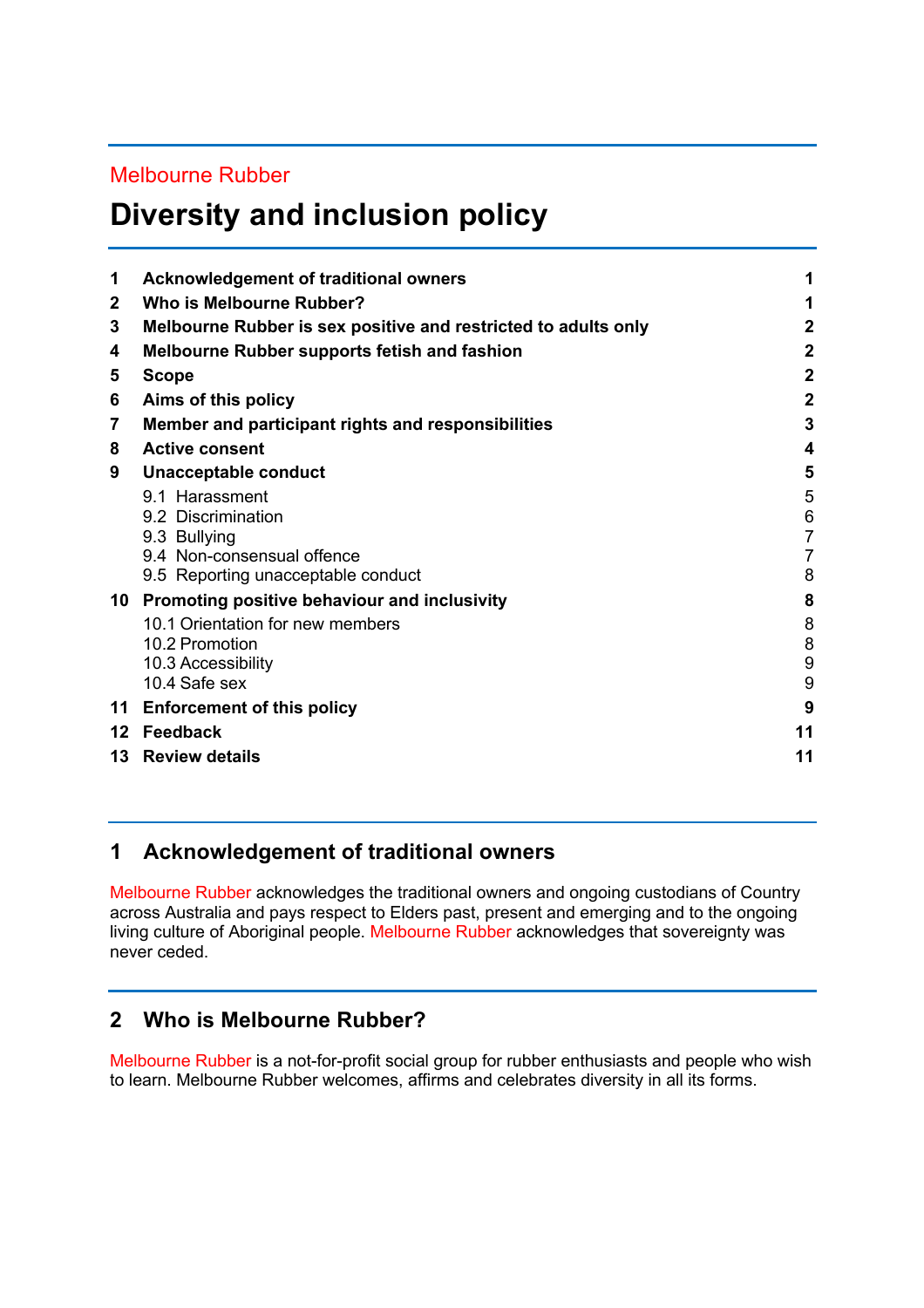### **3 Melbourne Rubber is sex positive and restricted to adults only**

Melbourne Rubber acknowledges that all people have a right to enjoy happiness as sexual beings and that consensual sexual activity is not shameful or wrong. Participation in Melbourne Rubber events will expose participants to positive sexual imagery and sexually explicit ideas. Because of the sexually explicit nature of this content, Melbourne Rubber is an adults only group. Online content and social events are restricted to people over the age of 18 years of age.

### **4 Melbourne Rubber supports fetish and fashion**

Melbourne Rubber acknowledges that rubber, regardless of the form that rubber takes, is appreciated by enthusiasts for a range of reasons. Whether fetish, fashion, sensuality or aesthetic, if rubber matters to you, you are welcome in Melbourne Rubber.

# **5 Scope**

This policy applies to:

- Melbourne Rubber committee members
- all participants in Melbourne Rubber events
- how Melbourne Rubber organises events and how it interacts with other members of the public
- wherever and whenever people may be as a result of their involvement with Melbourne Rubber
- participant treatment of other participants, and of other members of the public encountered in the course of their involvement with Melbourne Rubber
- venues and businesses engaged by Melbourne Rubber, who will undertake best efforts to negotiate equitable accommodations, including accessible facilities and allgender restrooms.

# **6 Aims of this policy**

Melbourne Rubber is committed to providing a safe, accommodating, respectful and fun environment for participants free from all forms of discrimination, bullying and sexual harassment.

All people involved with Melbourne Rubber are required to treat others with dignity, courtesy and respect.

Intersectionality refers to the ways in which different aspects of a person's identity can expose them to overlapping forms of discrimination and marginalisation.

Melbourne Rubber strongly supports, affirms and celebrates people's right to identify with multiple communities and we recognise and understand that people's intersectional experiences can place them at a higher risk of discrimination and victimisation, with resulting negative effects on health and wellbeing.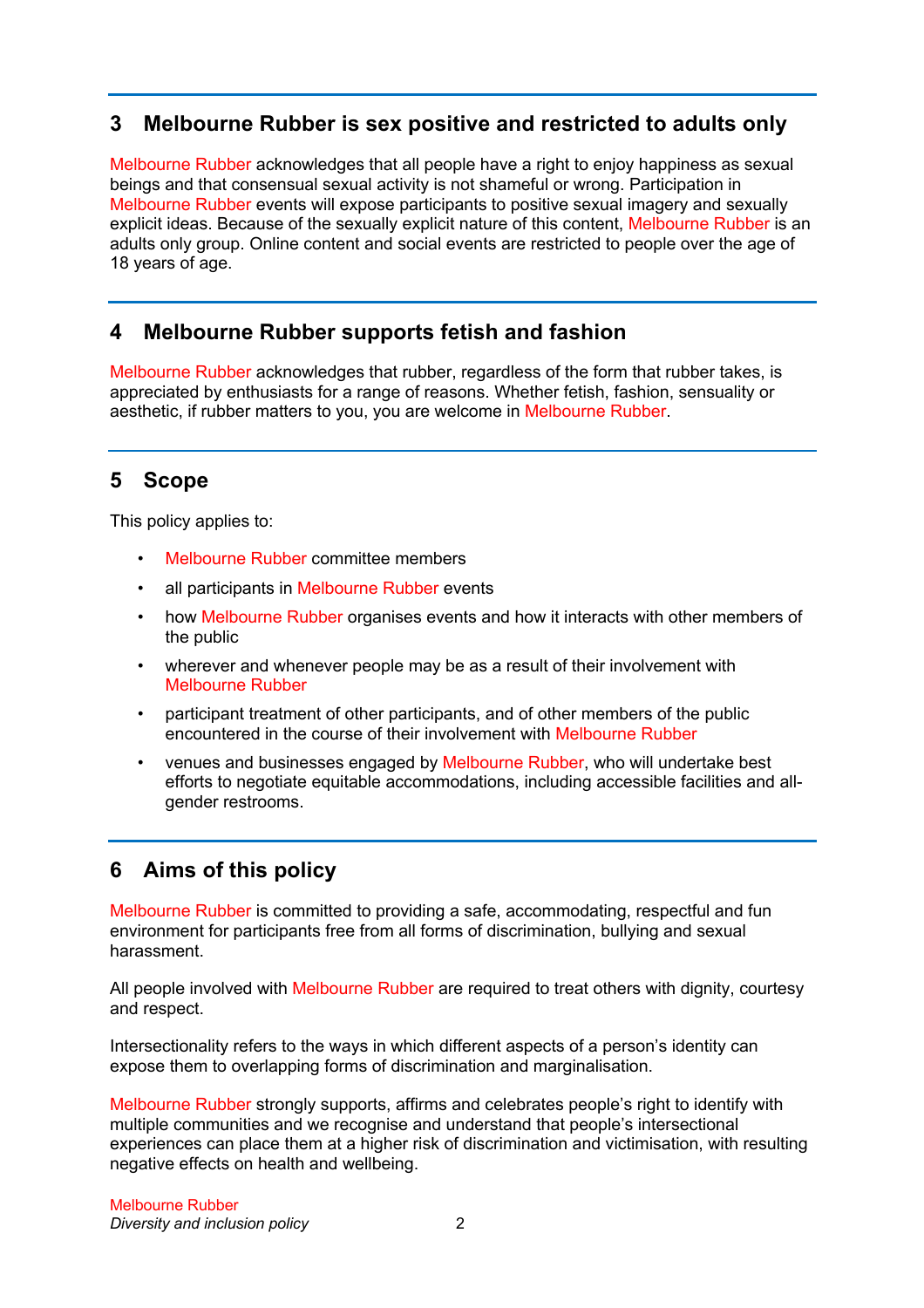This policy aims to enforce protections against unacceptable behaviour and embed proactive positive behaviours that support the principles of Melbourne Rubber.

# **7 Member and participant rights and responsibilities**

All members of Melbourne Rubber and anyone who participates in Melbourne Rubber events are entitled to:

- participation free from discrimination, bullying and sexual harassment
- the right to raise issues or to make an enquiry or complaint in a reasonable and respectful manner, discretely and without being exposed to harm
- reasonable accommodations in how they participate in activities, especially where needed to accommodate their culture, gender, sexual orientation, disability, religious beliefs or family responsibilities.

All members and participants must:

- follow the standards of behaviour outlined in this policy
- offer support to people who experience discrimination, bullying or sexual harassment, including providing information about how to make a complaint
- respect the confidentiality of complaint resolution procedures and the identities of those involved
- treat everyone with dignity, courtesy and respect.

### **Additional responsibilities of committee members, event organisers and title holders**

Committee members, event organisers and title holders must also:

- model appropriate standards of behaviour
- take steps to educate and make others aware of their obligations under this policy and the law
- intervene quickly, discretely and appropriately when they become aware of inappropriate behaviour
- act fairly to resolve issues and enforce behavioural standards, making sure relevant parties are heard
- help people resolve complaints informally and discretely
- refer formal complaints about breaches of this policy to the appropriate complaint handling person for investigation
- ensure people who raise an issue or make a complaint are not exposed to harm
- ensure that decisions are based on truth and fairness and that no discriminatory or harmful requests for information are made
- consider and act in the best interests of the Melbourne Rubber community
- provide a safe and welcoming space for everyone who engages with Melbourne Rubber.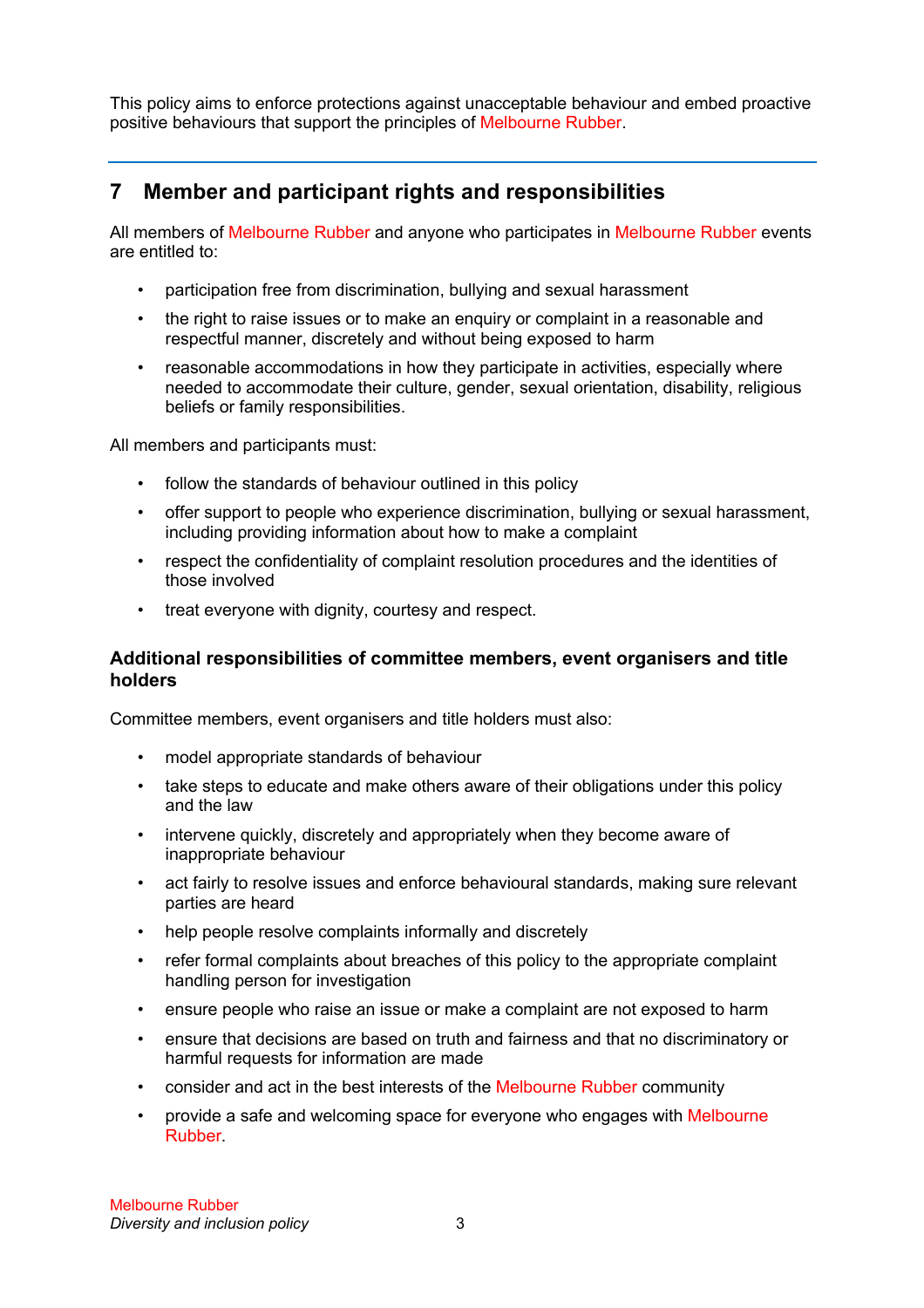# **8 Active consent**

Melbourne Rubber promotes and enforces an active consent policy at all events.

Active consent means you need to ask verbally for consent before touching someone.

Consent must be given verbally, or in some circumstances by a deliberate gesture. For instance, if you are on a dance floor and you ask if you can touch someone, they may nod agreement. In some play scenes, a person may not be able to give a verbal response because of a gag or they cannot nod because of a restraint. In those cases, consent can be given through a thumbs-up or similar affirmative gesture.

A person who is incapacitated cannot give consent.

Consent that has been given may be revoked at any time.

Just because you have consented at the beginning, does not mean that you can't revoke consent or change your mind while you're in the middle of something. In play, on a dance floor or in a dark room, there are many ways you can revoke consent in the moment, including:

- verbally 'no thank you'
- non-verbally a common non-verbal refusal is to tap the person on the hand or push their hand away to say 'no more thank you'
- walk away.

If someone says 'no' to you (or non-verbally indicates to you that their consent is removed) you must stop immediately.

Do not make the assumption that a person's sexual orientation aligns with yours. Always seek active consent.

Just because someone is dressed up in their outfit, that doesn't mean they consent to doing anything with you. For example, just because you may like to be touched when you are wearing your rubber, you cannot assume that someone else wants to be touched or that they want to touch you.

At Melbourne Rubber events you must treat everyone with respect, and communicate just as you would want to be treated yourself.

While implied consent is practiced in some events run by other organisations or businesses, Melbourne Rubber insists on active consent at all events.

Why is this important?

- Melbourne Rubber events may include all genders and all sexualities
- all sexualities and genders should be able to enjoy the spaces at events to the extent that they are comfortable
- with a diverse range of attendees, you cannot make assumptions about another attendees' gender identity or sexuality
- consent is sexy.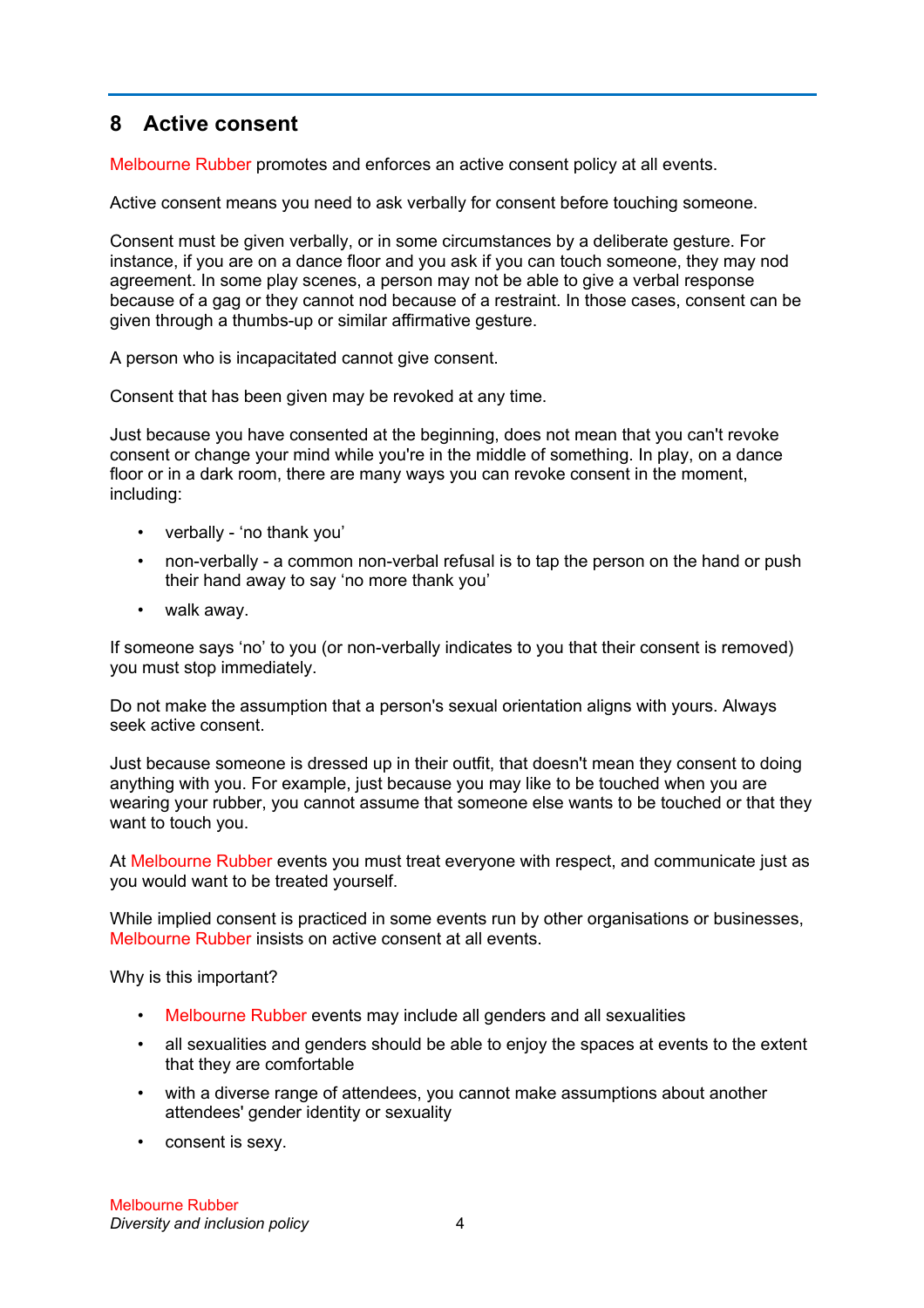# **9 Unacceptable conduct**

Harassment, discrimination and bullying are unacceptable at Melbourne Rubber and are unlawful under the following legislation:

- *Sex Discrimination Act 1984* (Cth)
- *Racial Discrimination Act 1975* (Cth)
- *Disability Discrimination Act 1992* (Cth)
- *Age Discrimination Act 2004* (Cth)
- *Australian Human Rights Commission Act 1986* (Cth).

Persons found to have engaged in such conduct might be counselled, warned, disciplined or disallowed from participation in the activities of Melbourne Rubber. They may also be expelled (without a refund in case of paid events) at the discretion of the organisers.

#### **9.1 Harassment**

Melbourne Rubber is dedicated to providing a harassment-free experience for all, regardless of age, race, gender, gender identity or expression, sexual orientation, disability, physical appearance, body size, personal beliefs, fetish interests, neurodiversity, employment (including sex work) or religion. Melbourne Rubber has a zero-tolerance policy toward harassment of participants in any form. Harassment of any kind is considered a serious breach of this policy.

Harassment includes, but is not limited to:

- discrimination or unfair treatment towards anyone based on age, race, gender, gender identity or expression, sexual orientation, disability, physical appearance, body size, personal beliefs, fetish interest, neurodiversity, employment (including sex work) or religion, either physically or verbally
- unwanted physical contact of any kind
- unwelcome sexual attention
- harassing photography or video recording
- deliberate intimidation, threats, stalking or following
- sustained disruption of events
- advocating for, or encouraging, any of the above behaviour.

Participants asked to stop harassing behaviour are expected to comply immediately. 'No' means 'No' – if you are asked by another individual to leave them alone then you must respect their wishes.

All incidents of harassment – no matter how large or small or who is involved – require event organisers and committee members to respond quickly and appropriately – and discretely where required to preserve confidentiality.

Melbourne Rubber recognises that comments and behaviour that do not offend one person can offend another. This policy requires all members and participants to respect other people's limits.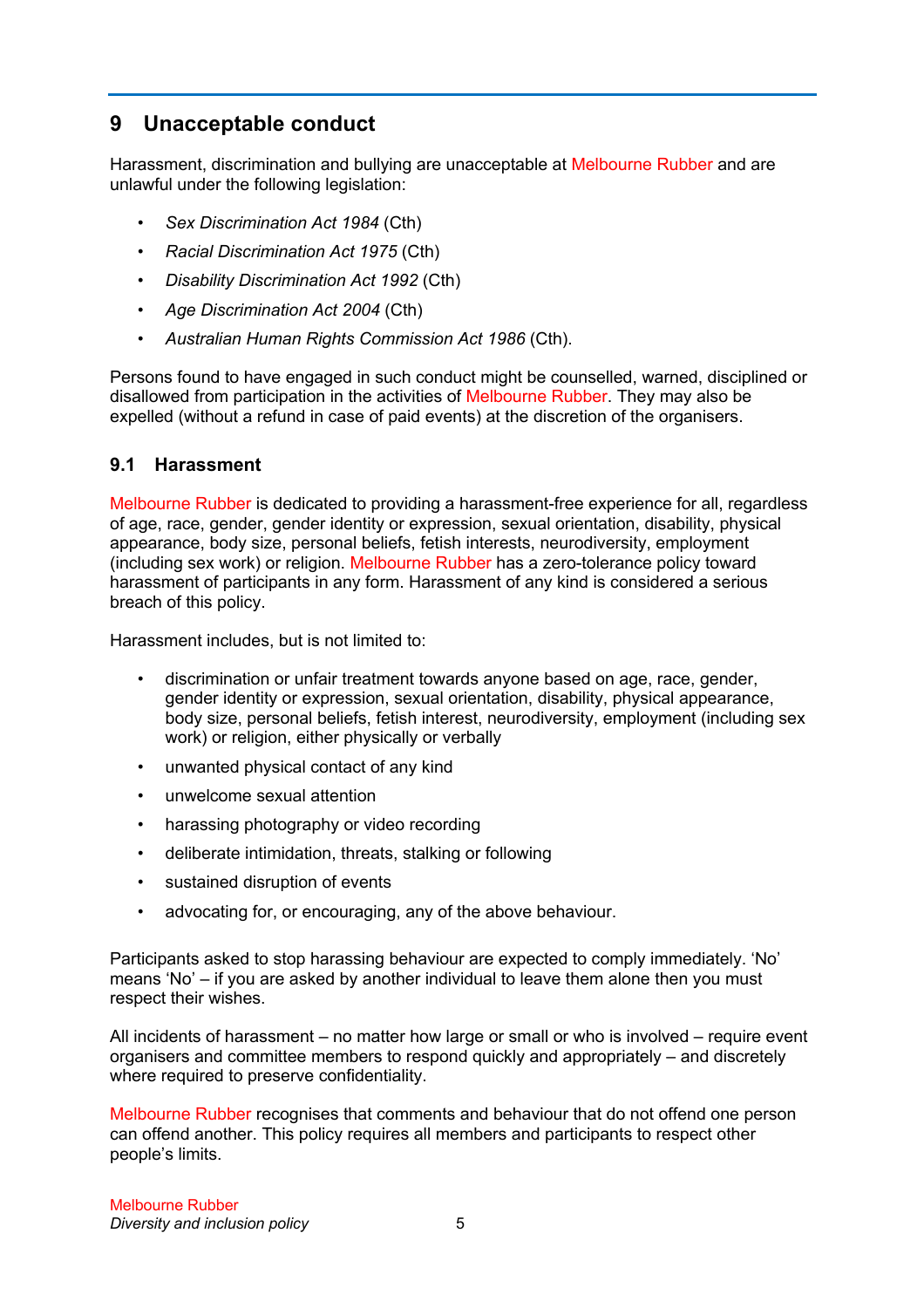A single incident is enough to constitute harassment – it doesn't have to be repeated.

At Melbourne Rubber events, there will always be a 'Safety Coordinator' or committee member clearly identified by an armband or some other visual means who you can speak to about any concerns at the event.

Individuals experiencing harassment or having a conflict with another participant should cease further interaction and contact the Safety Coordinator or any Melbourne Rubber committee member, who will handle all reports discretely.

### **9.2 Discrimination**

Melbourne Rubber is committed to diversity and inclusion. This policy is aimed at actively addressing stigma and discrimination in all its forms including homophobia, biphobia, transphobia, racism, sexism, ageism, and ableism.

Discrimination is treating, or proposing to treat, someone unfavourably based on a personal characteristic protected by the law, such as sex, age, race or disability.

Discrimination can occur:

**Directly,** when a person or group is treated less favourably than another person or group in a similar situation because of a personal characteristic protected by law (see list below).

*For example, a person at an event is harassed and humiliated because of their race or*

*A person is denied entry because they are too fat.*

**Indirectly,** when an unreasonable requirement, condition or practice is imposed that has, or is likely to have, the effect of disadvantaging people with a personal characteristic protected by law (see list below).

*For example, admission to an event requires participants to purchase an alcoholic drink, thereby excluding people who do not drink alcohol for religious reasons.*

#### **Protected personal characteristics under Federal discrimination law include:**

- a disability, disease or injury, including work-related injury
- parental status or status as a carer, for example, because they are responsible for caring for children or other family members
- race, colour, descent, national origin, or ethnic background
- age, whether young or old, or because of age in general
- sex
- industrial activity, including being a member of an industrial organisation like a trade union or taking part in industrial activity, or deciding not to join a union
- religion
- pregnancy and breastfeeding
- sexual orientation, intersex status or gender identity, including gay, lesbian, bisexual, transsexual, transgender, queer and heterosexual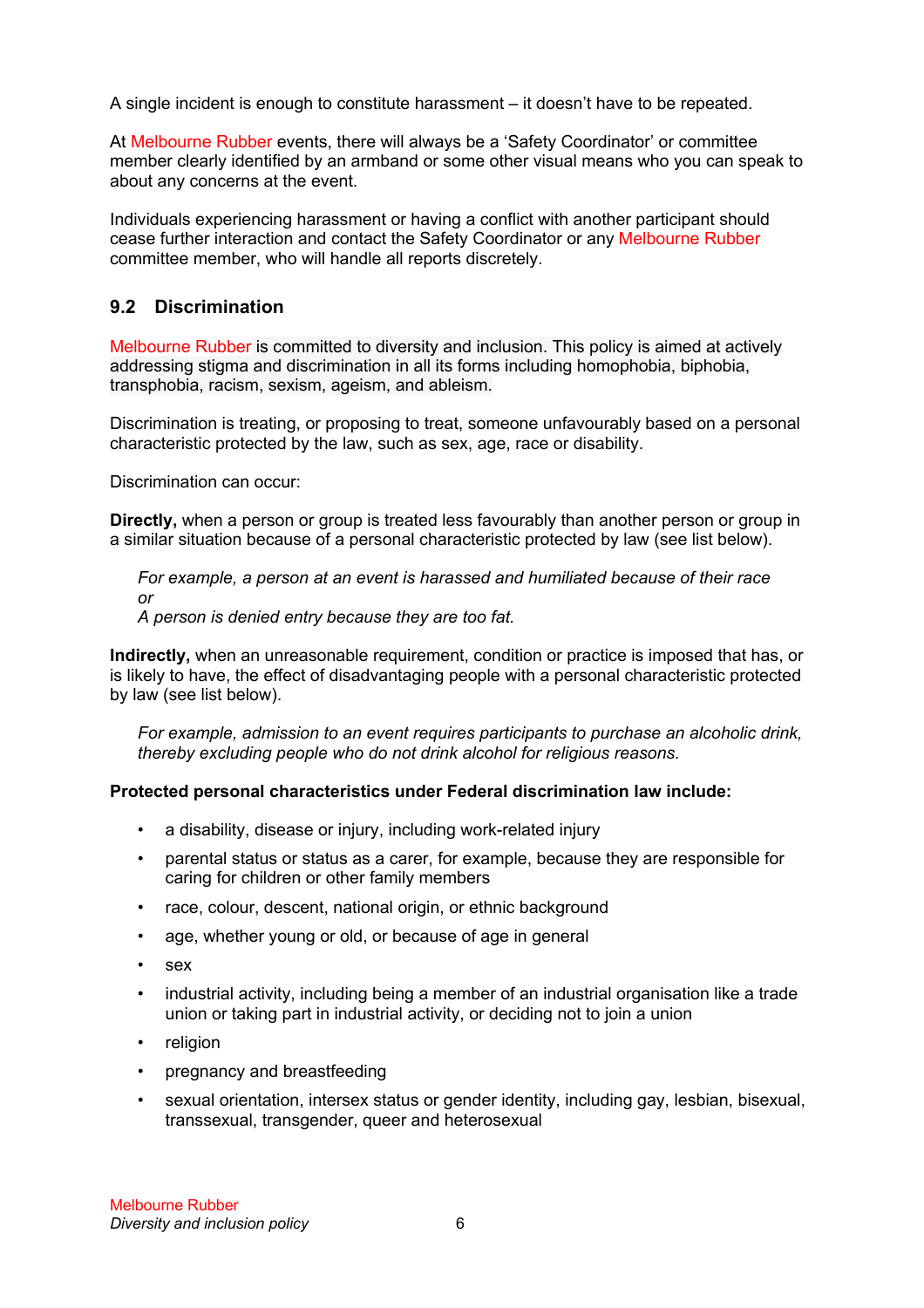- marital status, whether married, divorced, unmarried or in a de facto relationship or same sex relationship
- political opinion
- social origin
- medical record
- an association with someone who has, or is assumed to have, one of these characteristics, such as being the parent of a child with a disability.

It is also against the law to treat someone unfavourably because you assume they have a personal characteristic or may have it at some time in the future.

### **9.3 Bullying**

If someone is being bullied because of a personal characteristic protected by equal opportunity law, it is a form of discrimination.

Bullying can take many forms, including jokes, teasing, nicknames, emails, pictures, text messages, social isolation, or unfair work practices.

Under Federal law, this behaviour does not have to be repeated to be discrimination – it may be a one-off event.

Behaviours that may constitute bullying include:

- sarcasm and other forms of demeaning language
- threats, abuse or shouting
- coercion
- isolation
- inappropriate blaming
- ganging up
- constant unconstructive criticism
- deliberately withholding information or equipment that a person needs.

Bullying is unacceptable in Melbourne Rubber.

#### **9.4 Non-consensual offence**

In the context of private play or a private scene, individuals negotiate and agree to their own limits and to what behaviour is acceptable and what is not acceptable. Because play between participants, or individual behaviour, at Melbourne Rubber events may be observed by others who have not consented to observe that play or behaviour, Melbourne Rubber has a policy of minimising possible offence to others through disallowing certain overtly offensive behaviour. The following is **prohibited** at Melbourne Rubber events:

- wearing makeup to simulate 'blackface', 'yellowface', 'brownface', or other offensive caricaturing
- Nazi uniforms, swastikas, white supremacist or associated symbols
- realistic police uniforms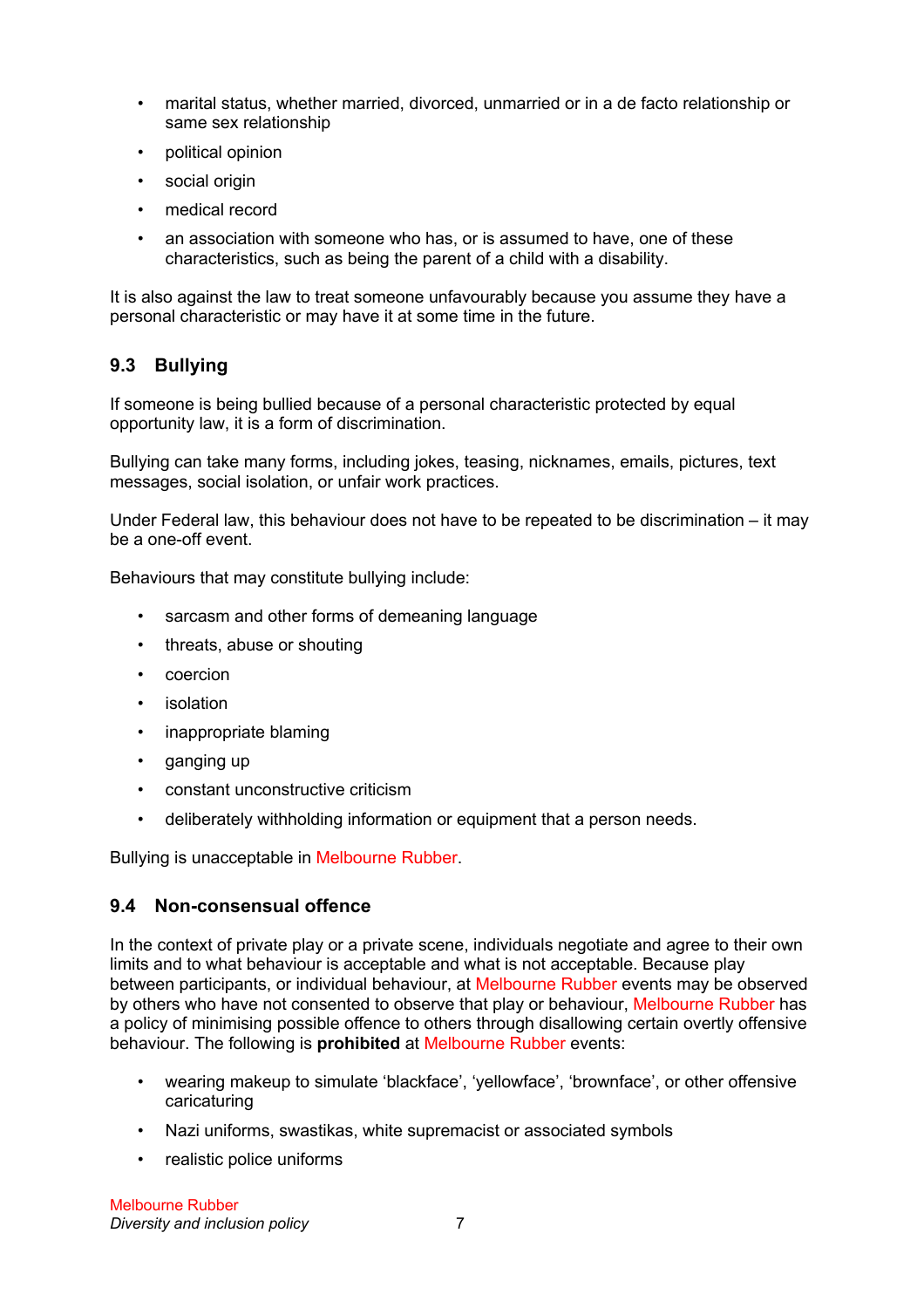- functioning or realistic firearms
- projectile devices or props, which may cause annoyance to others.

### **9.5 Reporting unacceptable conduct**

Participants at Melbourne Rubber events can make a report either personally or anonymously. You can make an anonymous report using this link. We can't follow up anonymous reports with you directly, but we will investigate and take whatever action is necessary to prevent a recurrence.

Participants can make a personal report by contacting the Safety Coordinator or committee member clearly identified by an armband or some other visual means. When taking a personal report, the Safety Coordinator or committee member will ensure you are safe and cannot be overheard. They may involve other personnel to ensure your report is managed properly. Once safe, we'll ask you to tell us about what happened. This can be upsetting, but we'll handle it as respectfully as possible, and you can bring someone to support you. You won't be asked to confront anyone and we won't tell who you are.

The Safety Coordinator or committee member will be happy to help you contact hotel/venue security, local law enforcement (with discretion), local support services, provide escorts, or otherwise assist you to feel safe for the duration of the activity. We value your attendance.

# **10 Promoting positive behaviour and inclusivity**

Melbourne Rubber is proud to welcome all rubber enthusiasts and those who wish to learn more about the rubber community, and we acknowledge we have a responsibility to ensure the safety of participants at our events. To that end, Melbourne Rubber takes active steps to make participants feel welcome, to run inclusive events and to build a diversity-friendly community.

### **10.1 Orientation for new members**

Melbourne Rubber will hold orientation events for new members on occasion. These may be both online events and face to face events where people new to the wonderful world of rubber can learn about latex and how to be involved.

Where practicable, face to face events will include an orientation session prior to the event so that newcomers can familiarise themselves with the venue and discuss expectations for the event.

Orientation sessions also provide an opportunity to get to know other people who are new to the scene as well as the names of someone more experienced who they can go to if they have questions or would like support.

Melbourne Rubber will hold events where only simple or minimal items of rubber may be worn, to allow participants who have few latex items to feel more comfortable to attend.

### **10.2 Promotion**

Melbourne Rubber will actively seek to portray diverse members of our rubber community online and in promotional material so that people from diverse backgrounds can envisage themselves participating in our events.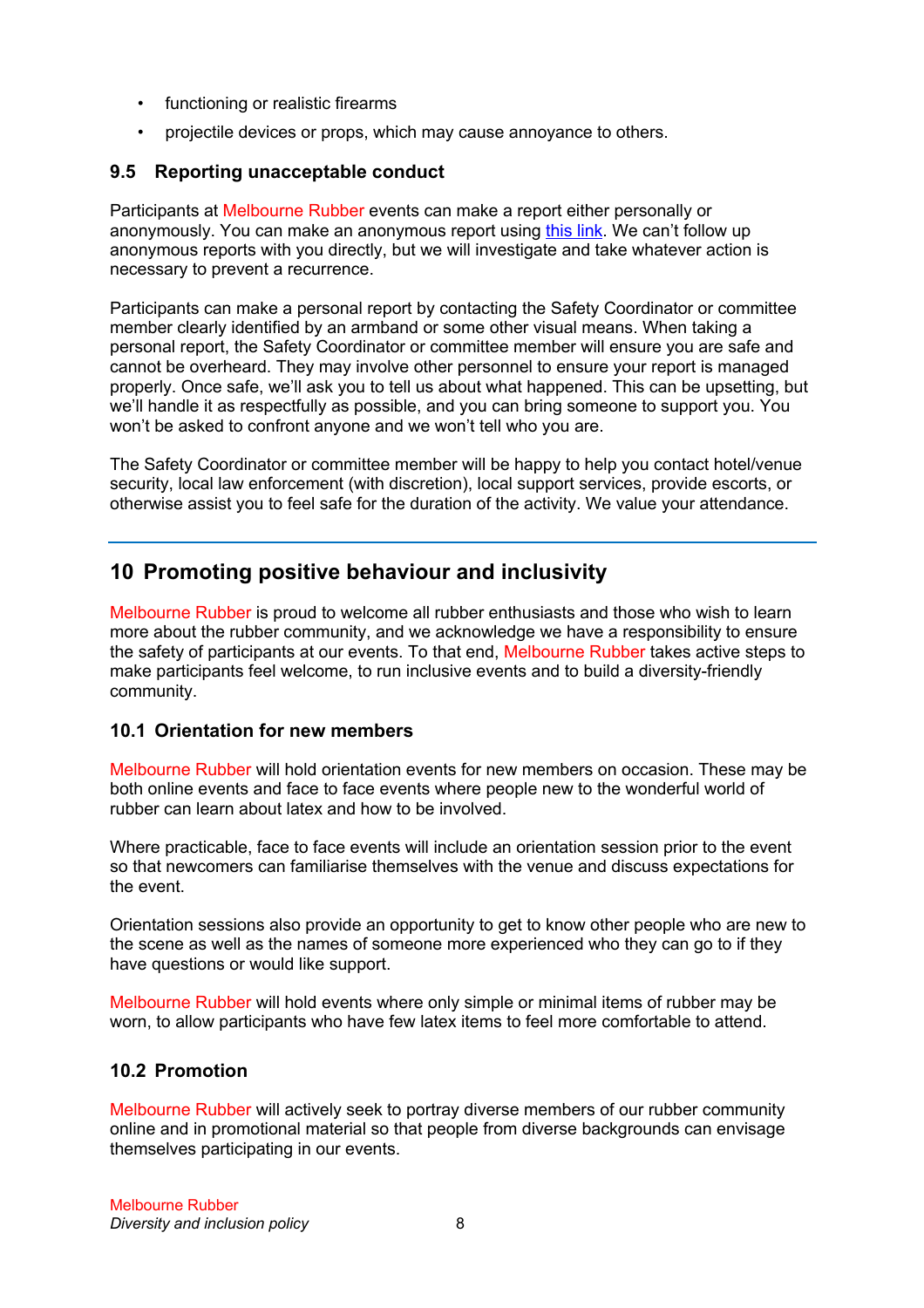This does not mean that every piece of promotional material will display all possible people. Rather, it means that, over time and on balance, the impression created through Melbourne Rubber promotional material is that there are all sorts of people involved in Melbourne Rubber and that everyone who has an interest in latex is welcome.

### **10.3 Accessibility**

Wherever practicable, Melbourne Rubber will hold events at venues that are wheelchair accessible. Venue accessibility will be noted in promotional material.

Melbourne Rubber promotional material will encourage people to advise event organisers of special needs or requirements that are required to enable participation, such as Auslan interpreter, guide dog access or wheelchair access. Melbourne Rubber will do its best to accommodate needs with adequate notice.

Melbourne Rubber will endeavour to provide spaces at events with low sensory stimulation, or 'chill-out spaces', where it is comfortable for people to talk quietly away from loud music and party lighting.

In order to minimise the risk of falls for participants at Melbourne Rubber events, latex shining stations will be restricted to designated areas so that latex polish is not inadvertently spilled on hard floors creating a slip hazard.

Where event participants have particular needs or feel uncomfortable attending events, wherever practicable, Melbourne Rubber will provide priority access for those participants.

Melbourne Rubber acknowledges that, in spite of best endeavours, it may not always be possible to meet a person's particular needs for participation.

### **10.4 Safe sex**

Melbourne Rubber promotes safe sex and encourages all members and event participants to get regular sexual health check-ups.

Whilst some sexually transmitted infections (STIs) can be vaccinated against, such as Hepatitis A and B or the Human Papillomavirus (HPV), others can be difficult to avoid. Over time there has been a significant increase in the amount of STIs being diagnosed. The best way to prevent contracting an STI is to use condoms and water based lube when having sex, and to get a regular sexual health check-up. This may not prevent everything, but at least you will know and you can get treated easily.

At Melbourne Rubber events where participants may engage in sexual activity, condoms, dams and water based lubricant will be provided.

# **11 Enforcement of this policy**

Melbourne Rubber strongly encourages anyone who believes they have been discriminated against, bullied, harassed or victimised to take appropriate action by contacting a member of the committee or the Safety Coordinator at events.

Participants who observe behaviour at a Melbourne Rubber event that appears contrary to this policy are welcome to discuss their concerns with a member of the committee or the Safety Coordinator.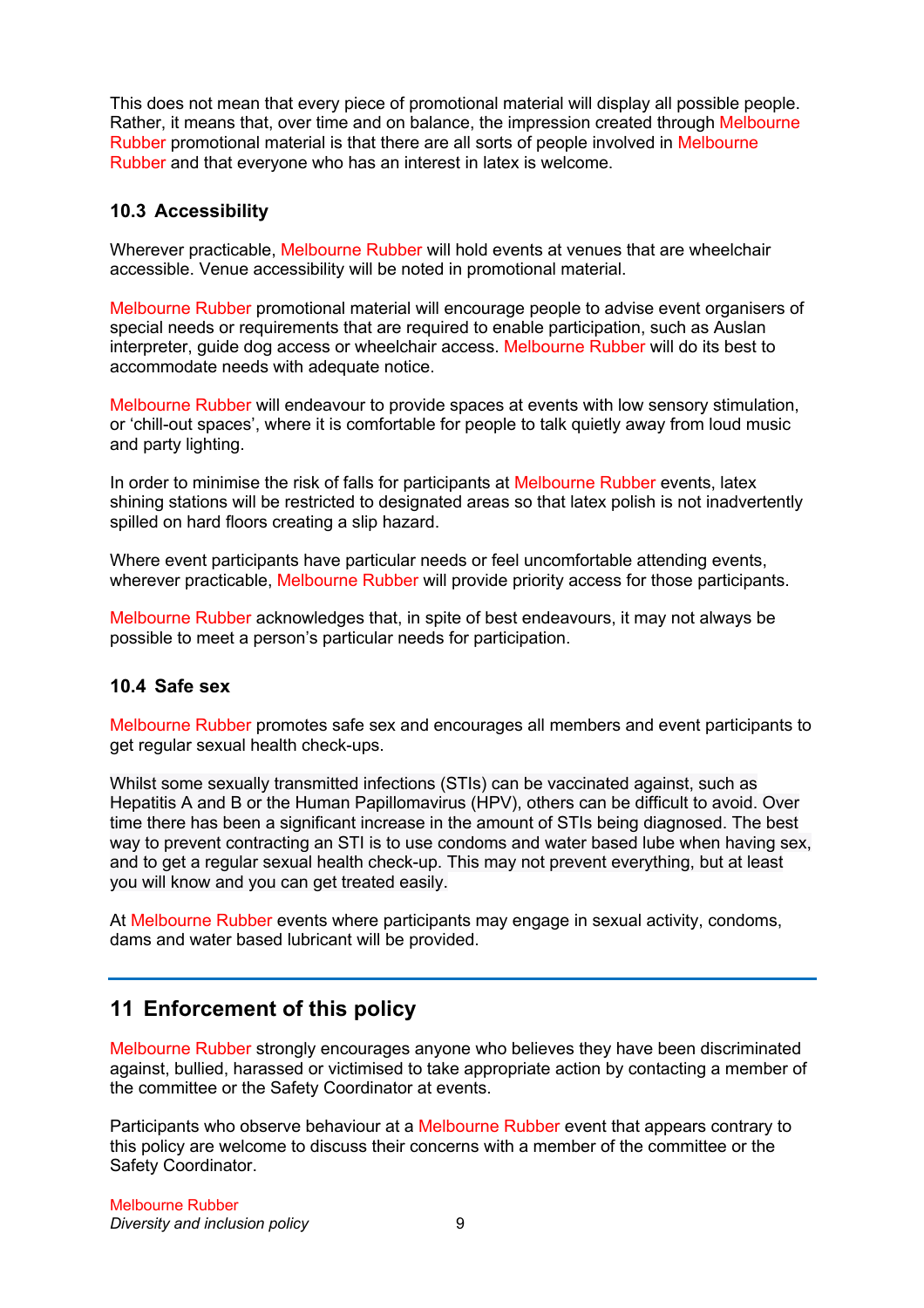Failure to abide by this policy may result in the following:

- warning
- removal from the event
- referral to venue security
- being banned from attendance at future Melbourne Rubber events
- referral to public safety or law enforcement.

The Safety Coordinator at events is primarily responsible for participant safety and enforcing this policy. Questions regarding safety or application of the policy should be directed to the Safety Coordinator or to members of the Melbourne Rubber committee.

The enforcement policy for report handling during an event is as follows:

- **Warnings**. The Safety Coordinator or committee member can issue a verbal warning to a participant that their behaviour violates Melbourne Rubber's policy on unacceptable conduct. Warnings should be reported to the committee as soon as practical. The report to the committee should include:
	- identifying information (name) of the participant
	- the time you issued the warning
	- the behaviour that was in violation
	- $\circ$  the approximate time of the behaviour (if different than the time of warning)
	- the circumstances surrounding the incident
	- your identity
	- other people involved in the event.
- **Taking reports**. When taking a report from someone experiencing unacceptable conduct you should record what they say and reassure them they are being taken seriously, but avoid making specific promises about what actions the organisers will take. Ask for any other information if the reporter has not volunteered it (such as time, place) but do not pressure them to provide it if they are reluctant. Even if the report lacks important details such as the identity of the person taking the harassing actions, it should still be recorded and passed along to the organisation. If the reporter desires it, arrange for an escort by a committee member, contact a friend, and/or contact local law enforcement (with discretion). Do not pressure the reporter to take any action if they do not want to do it. Respect the reporter's privacy by not sharing unnecessary details with others, especially individuals who were not involved with the situation or other participants. Reports should contain the above listed information.
- **Expulsion**. A participant may be expelled by the decision of the Safety Coordinator or committee member for whatever reasons they deem sufficient. However, here are some general guidelines for when a participant should be expelled:
	- $\circ$  a second or third consecutive offense resulting in a warning from the Safety **Coordinator**
	- continuing to harass after any 'No' or 'Stop' instruction
	- a pattern of harassing behaviour, with or without warnings
	- $\circ$  a single serious offense (e.g. punching or groping someone without active consent)